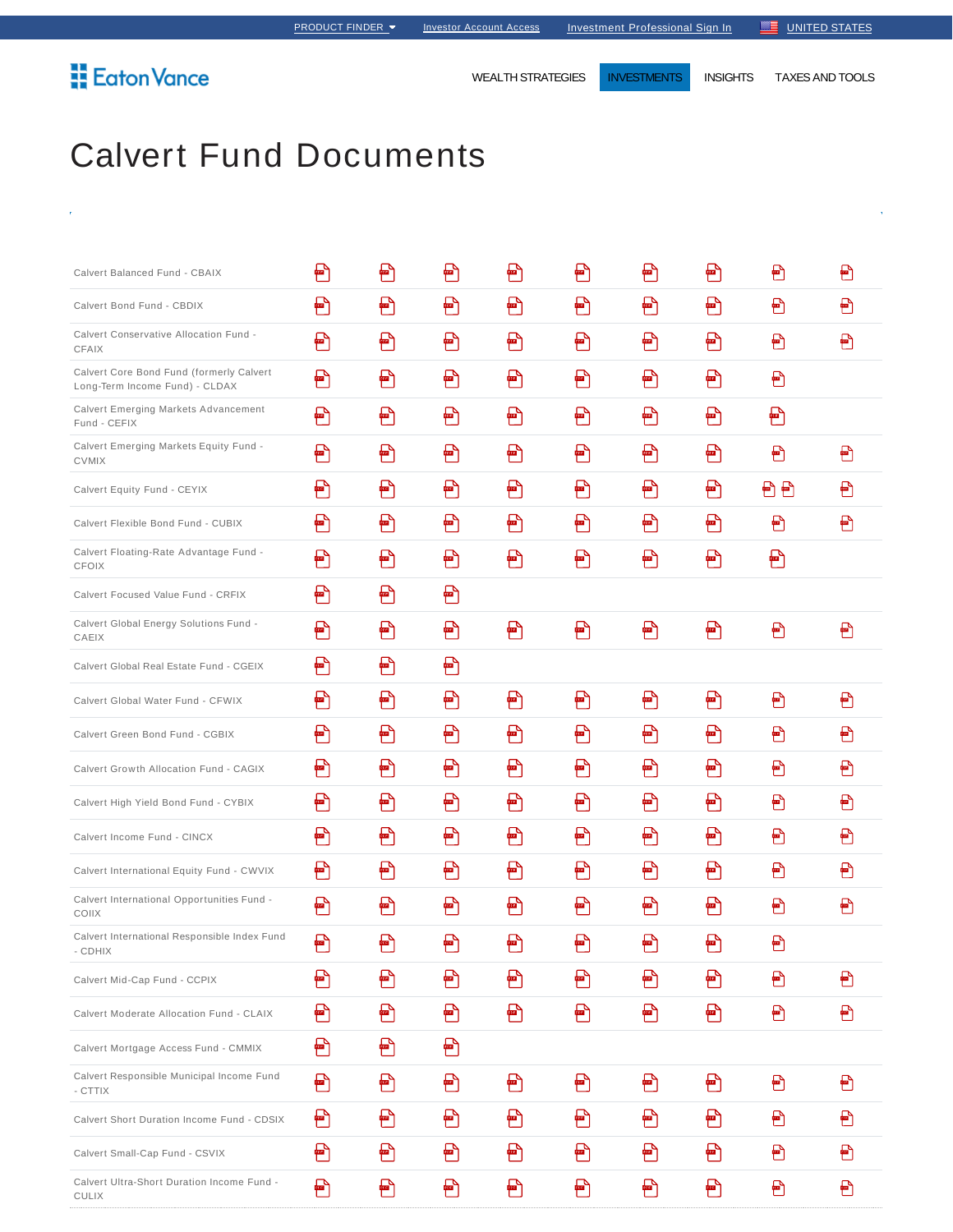| Calvert US Large-Cap Core Responsible<br>Index Fund - CISIX   | PDF | <b>PDF</b> | PDF | <b>POF</b> | POF        | POF         | PDF | ror        |  |
|---------------------------------------------------------------|-----|------------|-----|------------|------------|-------------|-----|------------|--|
| Calvert US Large-Cap Growth Responsible<br>Index Fund - CGJIX | POF | PDF        | PDF | <b>POF</b> | POF        | POF         | PDF | <b>For</b> |  |
| Calvert US Large-Cap Value Responsible<br>Index Fund - CFJIX  | POF | PDF        | PDE | фш.        | <b>POF</b> | <b>POF</b>  | PDF | ror        |  |
| Calvert US Mid-Cap Core Responsible Index<br>Fund - CMJIX     | 冒   | PDF        | PDF | PDF        | POF        | <b>POET</b> | PDF | <b>DOP</b> |  |

## Other 2a-7

The following funds are not registered with the SEC and this is not an offer to sell any security. Portfolio information is solely for purposes of compliance with Rule 2a-7 of the Investment Company Act of 1940, as amended.

- Calvert Cash Reserves Fund, LLC Holdings
- Calvert Cash Reserves Fund, LLC Additional Portfolio Information

| <b>Eaton Vance</b>                                                                                                                           |                                                                                                                                                                                                                    |                                                                                                                                                                   |         |                                                                                                                                                                                                                                                                                                | $\mathsf{in}$                                                                                                                                                  |  |
|----------------------------------------------------------------------------------------------------------------------------------------------|--------------------------------------------------------------------------------------------------------------------------------------------------------------------------------------------------------------------|-------------------------------------------------------------------------------------------------------------------------------------------------------------------|---------|------------------------------------------------------------------------------------------------------------------------------------------------------------------------------------------------------------------------------------------------------------------------------------------------|----------------------------------------------------------------------------------------------------------------------------------------------------------------|--|
| <b>E</b> Eoton's<br><b>HEADQUARTERS</b><br><b>Two International Place</b><br>Boston, MA 02110<br>Accessibility<br><b>Business Continuity</b> | <b>Investments</b><br>Eaton Vance Funds<br><b>Parametric Funds</b><br><b>Calvert Funds</b><br><b>Separately Managed</b><br>Accounts<br>Closed-End Funds and Term<br><b>Trusts</b><br><b>Privacy &amp; Security</b> | <b>Insights</b><br><b>Advisory Blog</b><br><b>Monthly Market Monitor</b><br>Market Update Events<br><b>The Advisor Institute</b><br><b>Terms &amp; Conditions</b> | Careers | <b>Taxes &amp; Tools</b><br><b>Investment Tax Center</b><br><b>Tax Information</b><br><b>Investment Tax Calculator</b><br>Laddered Investing Interest<br><b>Rate Scenario Tool</b><br><b>Concentrated Stock Position</b><br>Calculator<br><b>Tax-Equivalent Yield</b><br>Calculator<br>Contact | <b>Resources</b><br>Forms & E-Delivery<br>Mutual Funds & Abandoned<br>Property<br><b>DST Vision</b><br><b>AdvisorCentral</b><br><b>Investor Account Access</b> |  |

Eaton Vance is part of Morgan Stanley Investment Management, the asset management division of Morgan Stanley.

This image indicates content designed specifically for Financial Advisors / Investment Professionals. This material is not to be used with the public.

Before investing in any Calvert fund, prospective investors should consider carefully the investment objective(s), risks, and charges and expenses. The current prospectus contains this and other information. To obtain a mutual fund prospectus or summary prospectus, contact your financial advisor or download a copy here. Read the prospectus carefully before you invest or send money.

## NOT FDIC INSURED | OFFER NO BANK GUARANTEE | MAY LOSE VALUE | NOT INSURED BY ANY FEDERAL GOVERNMENT AGENCY | NOT A DEPOSIT

Effective January 3, 2017, Eaton Vance Distributors, Inc. replaced Calvert Investments Distributors, Inc. ("CID") as the principal underwriter following the acquisition by Calvert Research and Management ("CRM") of substantially all the business assets of Calvert Investment Management, Inc. ("CIM"). CRM has also replaced CIM as the Investment adviser. Eaton Vance Distributors, Inc. does not provide tax or legal advice. Prospective investors should consult with a tax or legal advisor before making any investment decision.

The information on this Web page is for U.S. residents only and does not constitute an offer to sell, or a solicitation of an offer to purchase, securities in any jurisdiction to any person to whom it is not lawful to make such an offer.